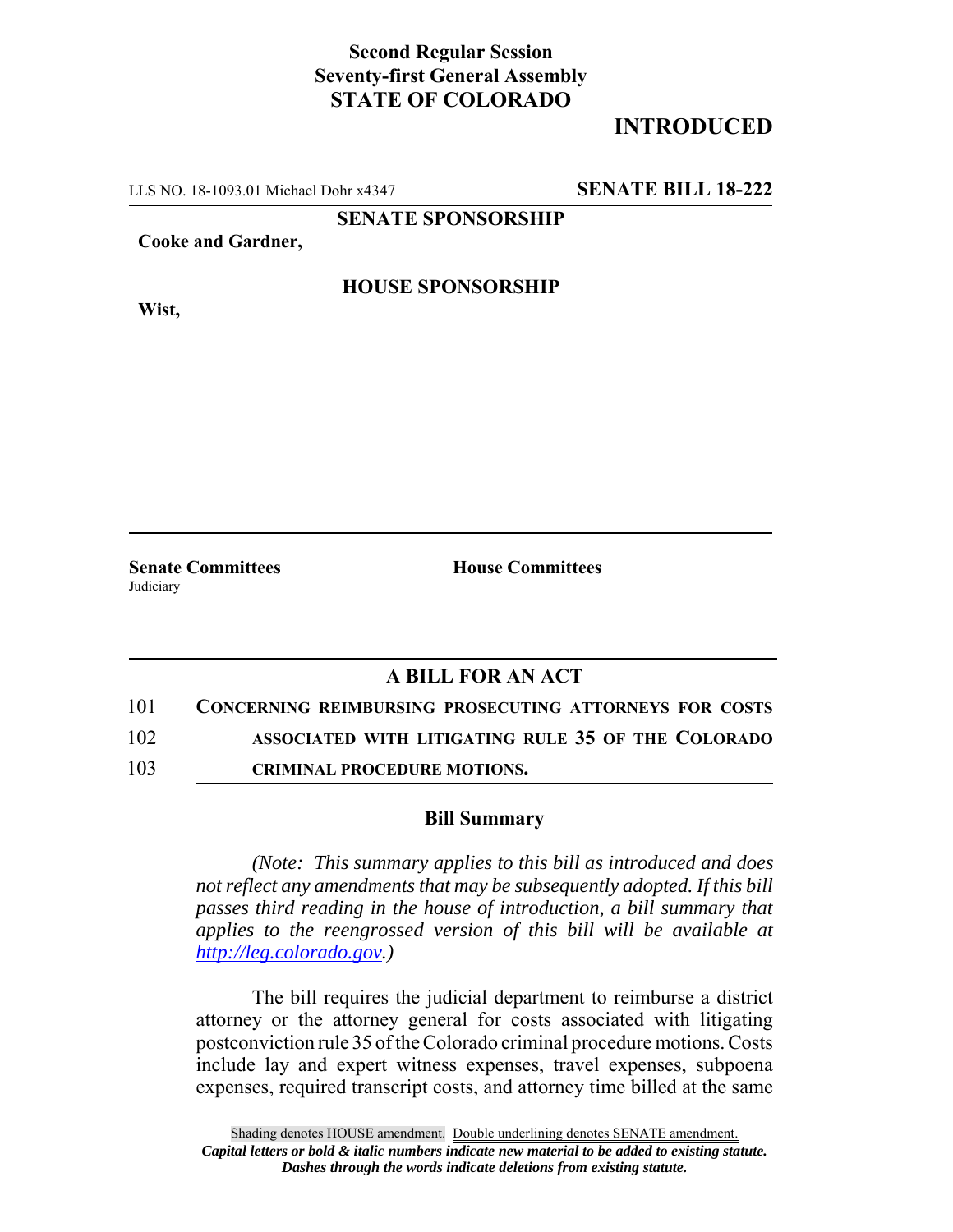rate as the alternate defense counsel rate.

*Be it enacted by the General Assembly of the State of Colorado:*

 **SECTION 1.** In Colorado Revised Statutes, 16-18-101, **add** (4) as follows:

 **16-18-101. Costs in criminal cases.** (4) FROM ANNUAL APPROPRIATIONS MADE BY THE GENERAL ASSEMBLY, THE JUDICIAL DEPARTMENT SHALL REIMBURSE A DISTRICT ATTORNEY OR THE ATTORNEY GENERAL FOR COSTS ASSOCIATED WITH LITIGATING MOTIONS BROUGHT PURSUANT TO RULE 35 OF THE COLORADO RULES OF CRIMINAL PROCEDURE. THE JUDICIAL DEPARTMENT SHALL REIMBURSE A DISTRICT ATTORNEY OR ATTORNEY GENERAL FOR LAY AND EXPERT WITNESS EXPENSES, TRAVEL EXPENSES, SUBPOENA EXPENSES, THE COST OF ANY REQUIRED TRANSCRIPTS, AND ATTORNEY TIME BASED ON AN HOURLY RATE 13 FOR THE TIME SPENT ON THE MATTER BY A DISTRICT ATTORNEY OR ATTORNEY GENERAL OR ANY OF HIS OR HER ASSISTANTS, CHIEFS, OR DEPUTIES ASSIGNED TO THE CASE.THE DISTRICT ATTORNEY OR ATTORNEY GENERAL SHALL CERTIFY THESE COSTS TO THE JUDICIAL DEPARTMENT. THE HOURLY RATE FOR ATTORNEY TIME IS THE SAME RATE ESTABLISHED EACH YEAR BY THE GENERAL ASSEMBLY FOR PAYMENT OF ALTERNATE DEFENSE COUNSEL CONTRACT ATTORNEYS.

 **SECTION 2. Act subject to petition - effective date.** This act takes effect January 1, 2019; except that, if a referendum petition is filed 22 pursuant to section 1 (3) of article V of the state constitution against this act or an item, section, or part of this act within the ninety-day period after final adjournment of the general assembly, then the act, item, section, or part will not take effect unless approved by the people at the